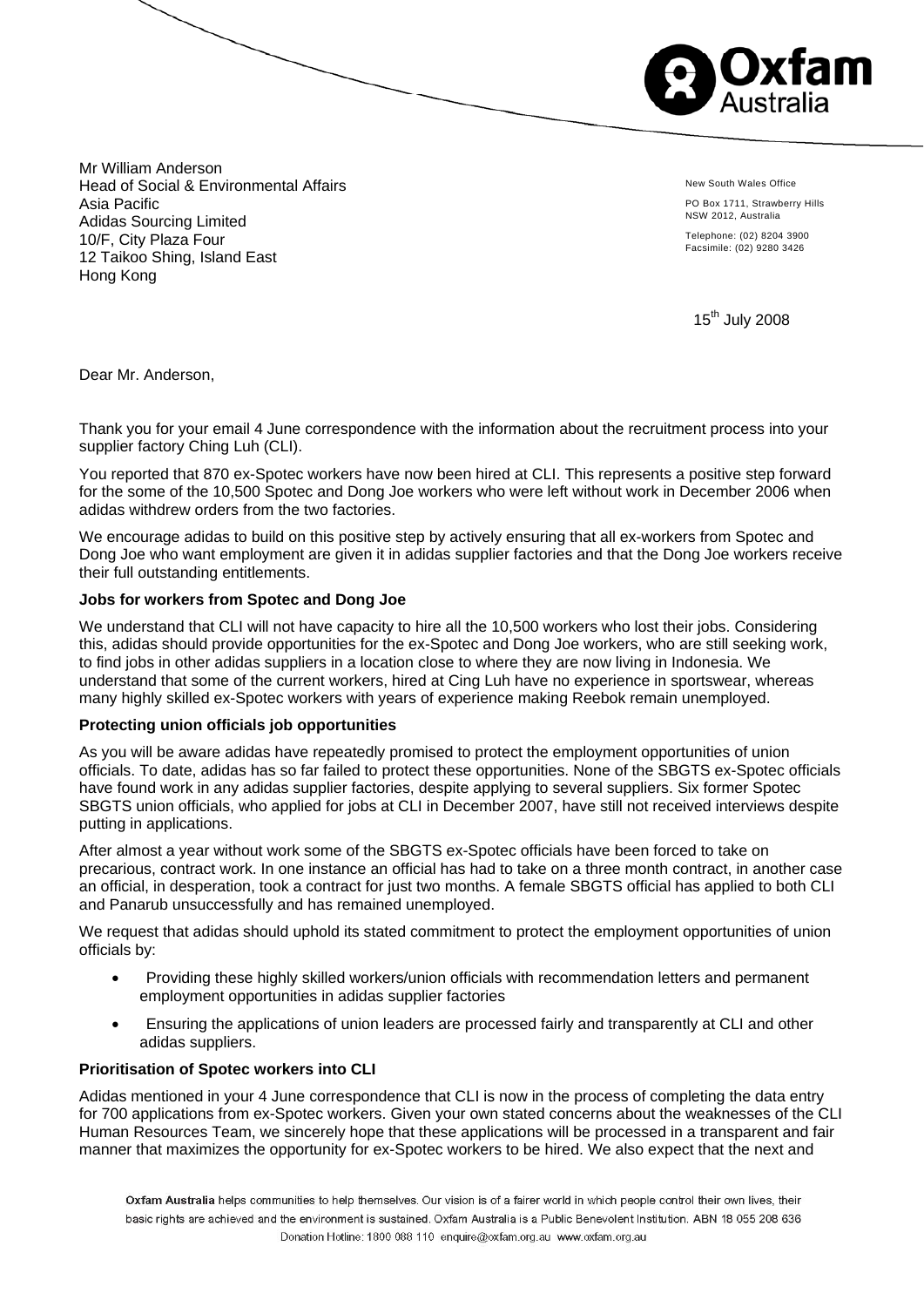more intensive rounds of hiring will be more successful than the first rounds that saw many ex-Spotec workers miss out on interviews.

We continue to hear reports of workers that were not contacted at all about their interview time, despite putting working mobile numbers on their application forms. We also understand that a number of ex-Spotec workers who got jobs at Cing Luh did not get jobs because they were ex-Spotec workers, but because they were ex-Spotec workers, who recorded a local address and paid middlemen between 700,000 and 1.5 million rupiah to get a job.

### **Transparency and Fairness in recruitment**

Your previous letter mentioned that we will soon be receiving the updated tracking chart from CLI based on May 2008 hiring. We look forward to this and to receiving regular tracking charts on the progress of recruitment into CLI and into other adidas supplier factories.

In the interest of fairness and transparency and as a courtesy, each of the unions from the ex-Spotec factory could be provided a list of all new interview times at CLI well in advance of the interviews. The list should be shared with the unions without any expectation from CLI or adidas that it is the unions responsibility to contact their members about these interview times. This list of new interview times should be couriered or posted to each of the unions from the ex-Spotec factory secretariat with a phone call from adidas to say its been sent. Previously adidas only emailed this list, which meant an unemployed union official was forced to download the list at a cost of 50,000 IDR. This is equivalent to almost two days wages for a sportswear workers in Indonesia.

### **New interviews for the 150+ ex-Spotec workers who were not contacted in first round of interviews**

We understand CLI have still not contacted the 150+ workers about their new interview times. Since January adidas have promised a 'make-up session' for the 150 plus workers who were not informed about their first interview times at CLI. In your recent June email, you wrote that these 150 plus workers were contacted in the second round of hiring. However, we understand this process has been ineffectual, because many of these workers have still not been contacted. We request that adidas should communicate a clear plan to each of the unions from the ex-Spotec factory detailing how and when these workers will be contacted about their new times.

## **Outstanding Entitlements**

The ex-Dong Joe workers have now been without their entitlements for more than 18 months. Adidas should work to ensure these workers receive their full legal entitlements.

## **Freedom of Association and the Right to Organise at Ching Luh**

We remain concerned about the implications of CLI's track record of treatment of workers who are organising to improve their wages and conditions in Vietnam and China. We expect that adidas will ensure that CLI follows adidas' own workplace standards and respects Freedom of Association and the Right to Organise in the factory. We will be watching CLI closely on these issues given the company's history with regard to unions.

Whilst we are encouraged that some Spotec workers have been hired into CLI, thousands of Spotec and Dong Joe workers still waiting for their jobs back. We look forward to receiving regular updates about the ongoing recruitment of Spotec and Dong Joe workers into adidas supplier factories.

Yours Sincerely,

Men#

Kelly Dent **Daisy Gardener** Communication Communication Communication Communication Communication Communication Communication Communication Communication Communication Communication Communication Communication Communicatio Advocacy Coordinator, Labour Rights Advocacy Officer, Labour Rights Advocacy Officer, Labour Rights

Daigygardener

daisyg@oxfam.org.au